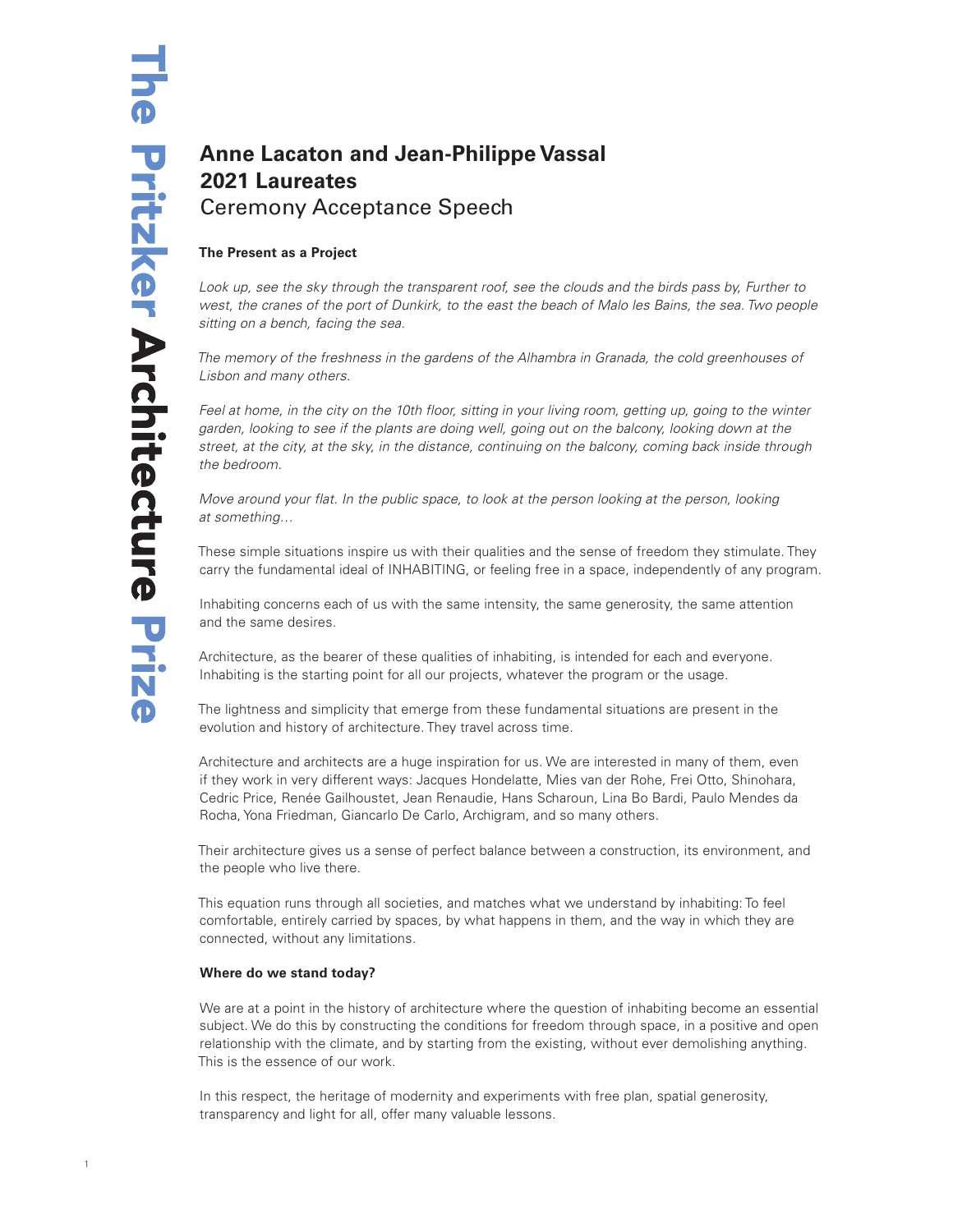The modernists made inhabiting a central subject of architecture.

Unfortunately, they were confronted with the difficulty of the big number, the excesses of industrialization and the error of the tabula rasa, which makes even less sense today.

We can continue these principles of architecture in the city nowadays , no longer by replacing, but instead by adding, superposing, paying attention to what already exists, and by trusting the inhabitants.

#### **What should be done?**

Interpretation, reorganization and re-manipulation of its components, enable the fabrication of new spaces and the making of new discoveries.

We can do with "almost nothing".

This "almost nothing" that we add, is very fine and subtle and precise. Quite marvelously, it can change everything.

This "almost nothing" is based on a profoundly attentive and generous observational view of what the city has become, without any preconceptions or judgments.

This is a radical reversal of perspective. This is where the invention is, and this is the origin of Ecology and Economy.

#### **Lessons from Niger**

Our experience in Niger, where we spent the first five years of our professional life, has been decisive in this sense. It was there, that we developed this deep curiosity about working with whatever is already in place, and understood the added value and the richness that this offers.

It is in Africa that we understood how much the existing is a resource, that is direct, free, alive, active, whether it is for constructing a shelter, positioning a water point, dividing up a plot of land, using sunlight or shadow, or organizing a group of people.

We have learned the importance of looking at things as closely as possible, with utmost precision.

We understood that you can build a space without material, simply by attitudes, by use, by the relationship with what is immediately around, by movement. By moving, moving away, gathering, by choosing precisely the place to stay, to talk, to work or to rest, people make space.

Or simply by assembling three branches, stretch out a fabric or a cloth, lay down a carpet. Then, one can improvise, welcome the unexpected, adapt, because the frame is flexible, light and open.

The years we spent in Niger has broadened our way of seeing, and has enabled us to understand that the existing is a present state. This present is made up of situations in movement, of pleasure and of usage.

This present is the only resource, the only thing that is there. We have learned that we must capture it, make it our own, because it is carrying a project.

This present is renewed every day, and it requires us to observe it constantly, to be highly attentive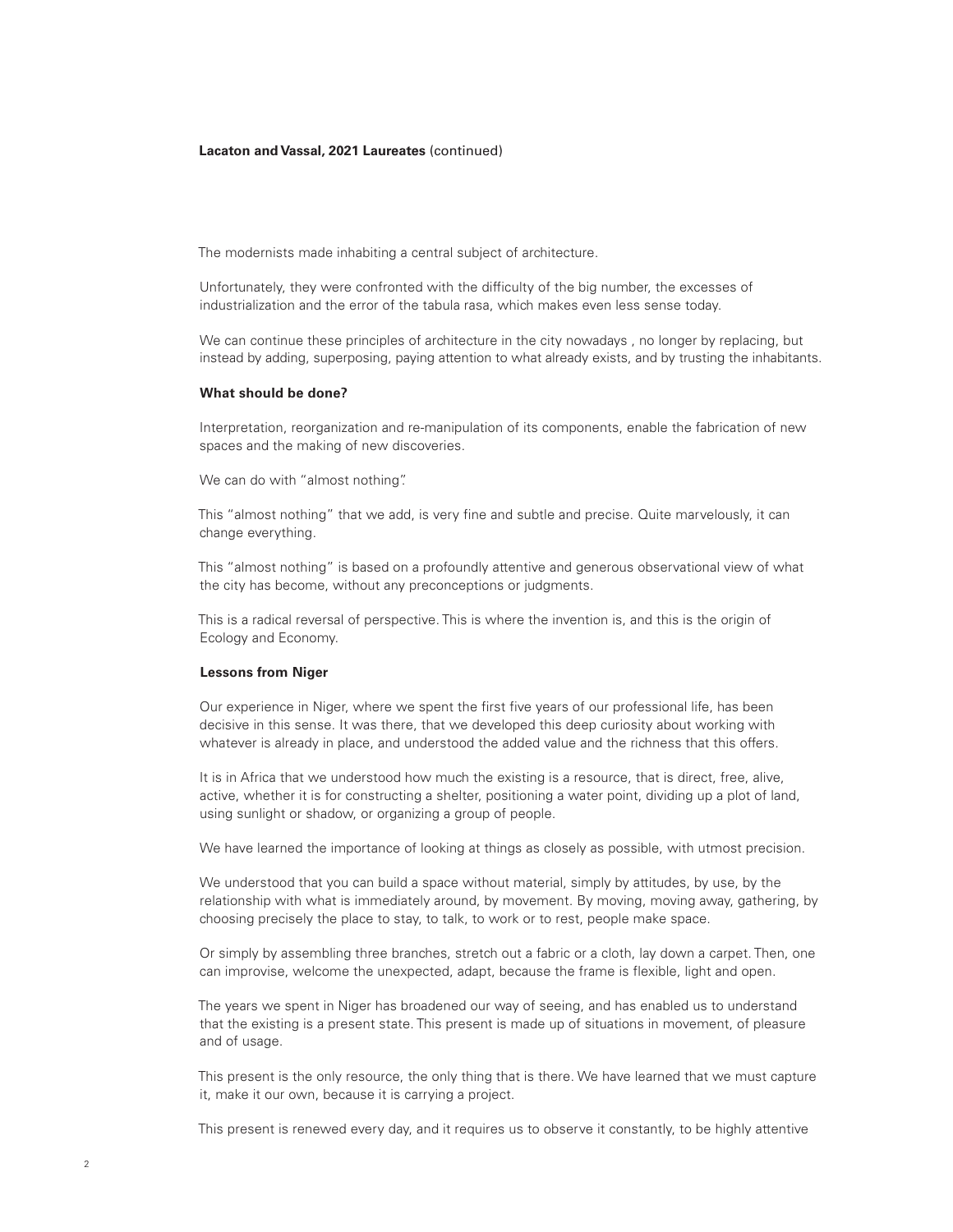to its variations and to adapt all the time. This is a philosophy of viewing, that brings us back to the capacities of reality and of the lived space.

## **The existing as a present material**

The lesson from Niger is universal. This is an ongoing reflection that applies everywhere. The generosity that we have observed in housing in Buenos Aires, in the streets of Tokyo, or in agricultural greenhouses and botanical gardens, tell the same story.

As space or climate, the existing is a present material in which we inhabit.

Considering the existing as a present material deeply modifies the way we envisage the city, which is always approached from a perspective, either prospective or conservative, and never in its present state. Yet the future is precisely the present.

Considering the existing as a present material enables us to consider every situation without a filter or reading grid, with eyes open, positive and precise.

This leads to be close to everything, to focus on daily life, on what the inhabitant produces, and to invent from these sensible variations. And adding almost nothing.

## **Never demolish**

In France and all around the world, unfortunately the demolition is developing in the cities and no longer raises any trouble. It is no longer a taboo. Demolition has become a short-term solution, an easy decision as well as a mode of urban generation, even a mode of recycling.

Yet demolition is irreversible. Any demolition destroys a vast quantity of information, knowledge, layers, materials and memories. Life takes a long time to establish and to grow. This time of growth, occupation and habitation is extremely precious. It cannot be reconstituted.

It is urgent to stop demolishing, eliminating, deleting, cutting, and to start from the city as it is, exactly as it is. To do and to invent with all what we have. Any building can be transformed, reused. Any tree can be carefully conserved. Any constraint can be turned positively.

## **Make-do, to do more and better**

To make do, to continue, to extend, to enlarge, instead of demolition and reconstruction, is more ecological, more economical, more gentle and more optimistic. It is also more creative.

Economy is a key point. Economy is first of all taking a rigorous, precise and sensitive look at what is already there. In any situation, it allows to create the conditions for doing, for making possible. It is a vector for freedom, efficiency and sustainability.

This means using all the values already there, without exception, without arbitrary selection, to re-use spaces and places in the sense of what they can offer, never going against their nature and never loosing anything. This requires us to observe and understand their qualities, and to love them.

#### **Ecology of the existing**

Considering ecology in the city should lead to consider as most important, a form of good living for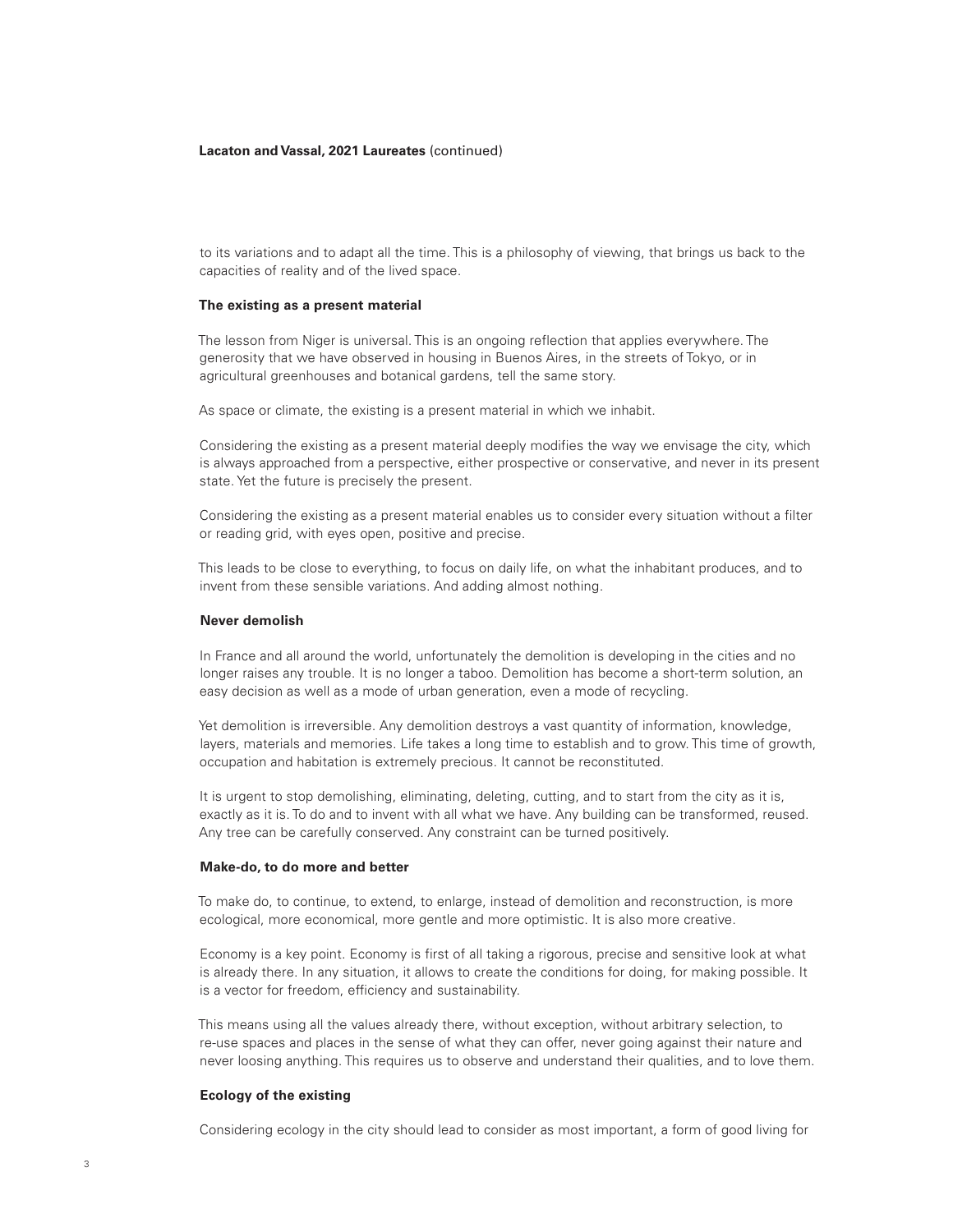all, free of constraints: a way of living associated with the generosity and freedom of a climate. The climate is part of the existing. It is a present state, with which we nurture a friendly relationship.

## **Fantastic material**

For every project, we ask ourselves how we can build a space that does not impose anything. A space of pure freedom. Some will seize this freedom. Others may not. But it is given.

We work with an incredible material : emptiness, air, light. This is the material in which people live, move around, live, sing, kiss. This material is so vital, yet cost nothing. It offers freedom and trigger desires to dream, to move, to appropriate. This is the escape. Viewed this way, this material is poetic and fantastic.

## **The value of an approach**

The Pritzker Prize represents for us the immense satisfaction of gaining recognition for an approach that is not easy to implement. It also comes as a great surprise. We are amazed that it resounds so strongly, in so many countries, among architects as well among people. Perhaps it is because this approach touches on fairly universal aspirations: the desire to live directly with one's climate, to invent one's own way of life, to have enough space to accomplish all the desired uses, in complete freedom.

Inhabiting is the most noble and the most important issue in architecture.

Our intention and our aim is always to build places that offer freedom, that escape from standardization, yet without exiting a normal production system and normal economy, nor substracting to regulations, while however re-questioning them.

Intimately linked to the invisible, to the attention and capacity of each individual, our approach is far from being isolated. The Pritzker Prize makes it visible. All those who carry the same approach and who may feel isolated, are also happy and feel now stronger.

#### **Acknowledgements**

We are honored and deeply pleased to receive the Pritzker Architecture Prize 2021, and we are impressed and feel privileged to join the prestigious list of the famous architects who have received the Prize before.

We warmly thank Tom and Margot Pritzker and the members of the Pritzker family.

We thank the jury for rewarding our work and for understanding and highlighting the sense of our approach.

We also thank our team. All those who work with us now or before, who have contributed greatly to the realization of all the projects over the time, and also all the interns who have participated in their own way in the projects.

We thank Frédéric Druot, with whom we have long shared a concern for the existing and completed the remarkable projects of transformation together.

We friendly thank, a few faithful engineers and friends, with whom we have worked since the very